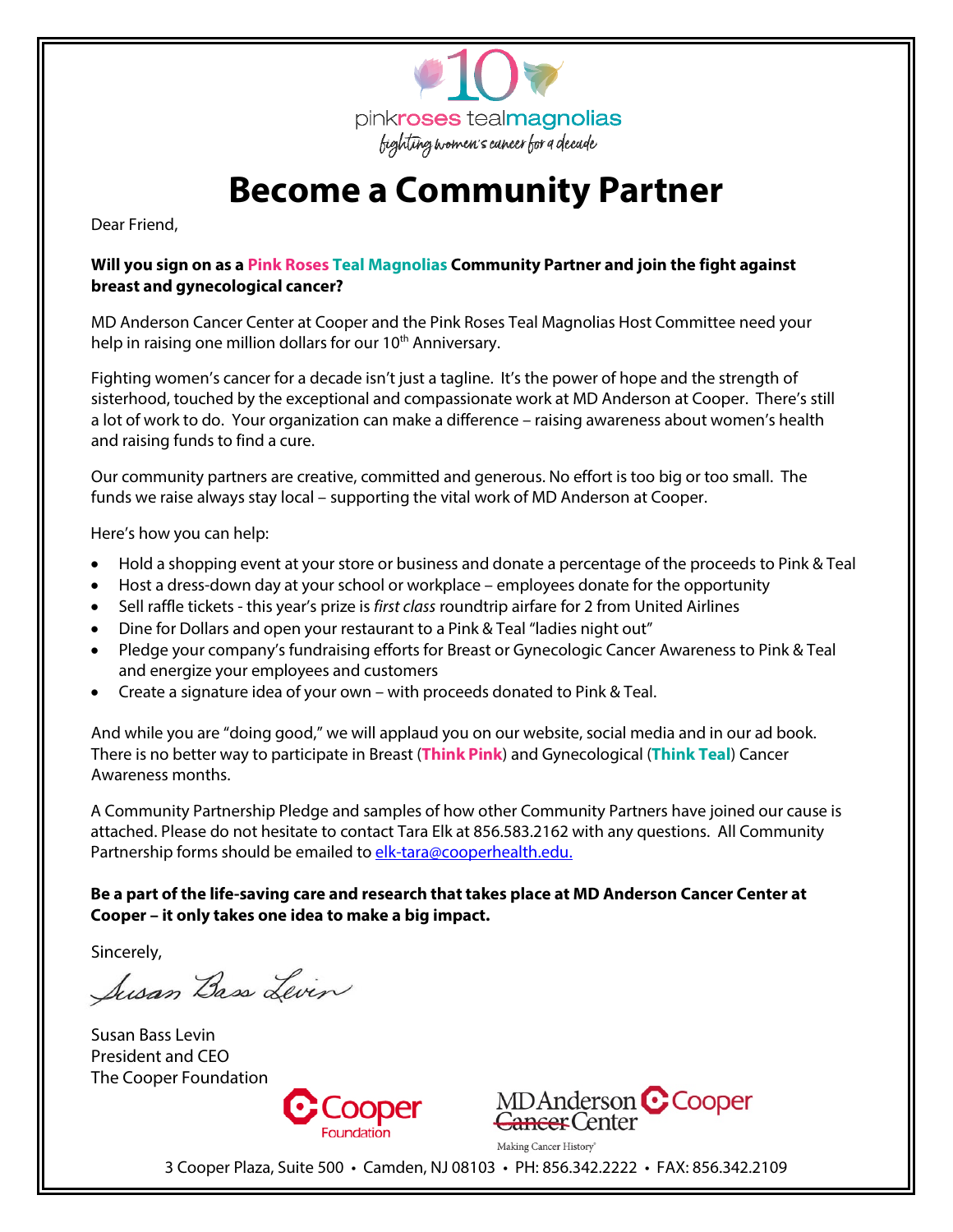

We welcome the chance to partner with those who share our passion for giving back, so please get involved today!

*It only takes one idea to make a big impact!*

## **Tell us about your idea**

### **Business/Organization Name**

**Contact Name**

**E-mail**

**Mailing Address**

**City, State, Zip Code**

**Phone**

**Please return this form to Tara Elk at The Cooper Foundation by fax at 856.342.2109, by e-mail at [elk-tara@cooperhealth.edu](mailto:elk-tara@cooperhealth.edu) or mail to:**

> The Cooper Foundation 3 Cooper Plaza, Suite 500 Camden, NJ 08103

**Questions?** Please contact Tara Elk at elk-tara@cooperhealth.edu or 856.583.2162.

Cooper University Hospital is a not-for-profit, tax-exempt organization. Our federal tax ID number is 22-2213715.



3 Cooper Plaza, Suite 500 • Camden, NJ 08103 • PH: 856.342.2222 • FAX: 856.342.2109